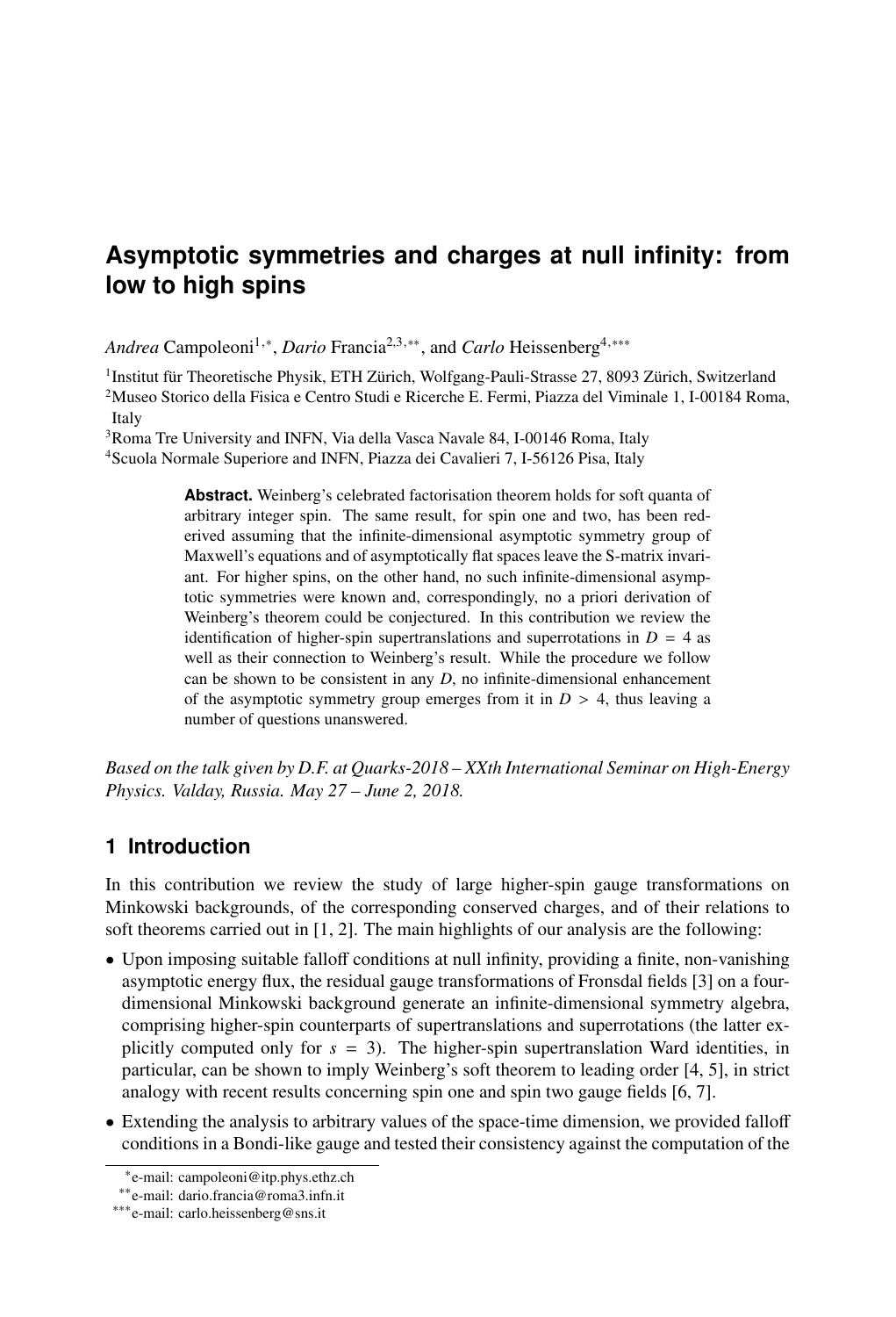corresponding conserved charges, that result to be finite and non vanishing. The asymptotic symmetry algebra in  $D > 4$ , on the other hand, appears to only comprise the global solution to the Killing tensor equations, while not displaying any infinite-dimensional enhancement.

The key observation that triggered our work was that Weinberg's results of [\[4,](#page-8-3) [5\]](#page-8-4), relating amplitudes involving the emission or absorption of particles in the limit of vanishing momentum, hold for soft massless particles of any spin and possibly in any space-time dimension *D*. It was then natural to ask whether or not also for  $s \geq 3$  one could connect those results to the Ward identities of some yet-to-be identified infinite-dimensional symmetry, in the spirit of the recent findings on the role played by supertranslations  $[8-10]$  $[8-10]$  (see also  $[11, 12]$  $[11, 12]$  $[11, 12]$ ) and *U*(1) large gauge transformations in amplitudes involving soft gravitons and soft photons [\[6,](#page-8-5) [7,](#page-8-6) [13–](#page-9-3)[20\]](#page-9-4). (See also [\[21\]](#page-9-5) and references therein.)

In order to investigate this issue we assigned a set of Bondi-like falloff conditions to the spin-*s* potentials, to be interpreted as a combination of local gauge fixing and consequences of the equations of motion, and we computed the gauge symmetries that keep those conditions. Among them, in  $D = 4$  we identified an infinite-dimensional class of large gauge symmetries of the Fronsdal action which provide proper counterparts of spin-2 supertranslations, and showed how the corresponding Ward identities allow indeed to derive Weinberg's soft theorem for arbitrary integer spin. Higher-spin supertranslations, however, provide only a special class of asymptotic symmetries for our systems. For  $s = 3$ , in addition, we also exhibited the general transformations preserving our Bondi-like falloff conditions and showed the existence of additional infinite families of asymptotic symmetries, naturally identified with higher-spin generalisations of superrotations [\[17,](#page-9-6) [18\]](#page-9-7). The higher-spin four-dimensional analysis was presented in [\[1\]](#page-8-0) and is reviewed in Section [2.](#page-2-0)

Section [3](#page-5-0) is instead devoted to illustrating the results of [\[2\]](#page-8-1), mainly concerned with the arbitrary-dimensional case. First, we provide a full analysis of the non-linear Yang-Mills theory in any dimension where, with respect to the existing literature [\[22\]](#page-9-8), we add the explicit computation of the charges<sup>[1](#page-1-0)</sup> (see also  $[13-15, 24-28]$  $[13-15, 24-28]$  $[13-15, 24-28]$  for the four-dimensional case). For the general case of spin *s* we assume that the asymptotic behaviour of the field components can be parameterised by an expansion in powers of the radial coordinate<sup>[2](#page-1-1)</sup>, complemented with the assumption of Bondi-like gauge conditions. We take into account that, whenever *D* is odd and greater than four, in order for both the radiation and the Coulomb parts of the solution to be accounted for, one finds that the expansion in powers of *r* requires both integer and half-integer exponents to be considered. Differently, only integer powers of *r* are needed whenever  $D$  is even<sup>[3](#page-1-2)</sup>.

Leading and subleading falloffs are determined by solving the equations of motion, while their consistency relies on checking that the energy flowing to null infinity per unit of retarded time is indeed finite. Once the falloffs are determined, we compute the asymptotic symmetries and the corresponding charges, while also verifying finiteness of the latter. The resulting symmetry algebra in  $D > 4$ , however, turns out to consist just of the global solutions to the Killing tensor equations and no infinite-dimensional enhancement emerges, thus posing a number of questions both on the ultimate physical meaning of our findings and on the

<span id="page-1-0"></span><sup>&</sup>lt;sup>1</sup>Although we do not include this aspect in the present review, let us mention that for the three-dimensional case, already discussed in [\[23\]](#page-9-12), in [\[2\]](#page-8-1) we also included the contribution of radiation.

<span id="page-1-1"></span><sup>&</sup>lt;sup>2</sup>For the case of Yang-Mills theory in  $D = 3$  logarithmic dependence was also taken into account. A covariant alternative to the use of radial falloffs in Bondi coordinates would entail exploiting the notion of conformal null infinity. The construction of the latter, however, was shown to be obstructed in odd-dimensional spacetimes containing radiation, because of singularities appearing in the components of the Weyl tensor of the unphysical space [\[29\]](#page-9-13). Differently, our computation of the falloffs, although non covariant, results in an exploration of null infinity that can be implemented in all dimensions [\[30\]](#page-9-14).

<span id="page-1-2"></span><sup>&</sup>lt;sup>3</sup>Radiation and Coulombic contributions behave as  $r^{(2-D)/2}$  and  $r^{3-D}$ , respectively, and thus coincide in  $D = 4$ .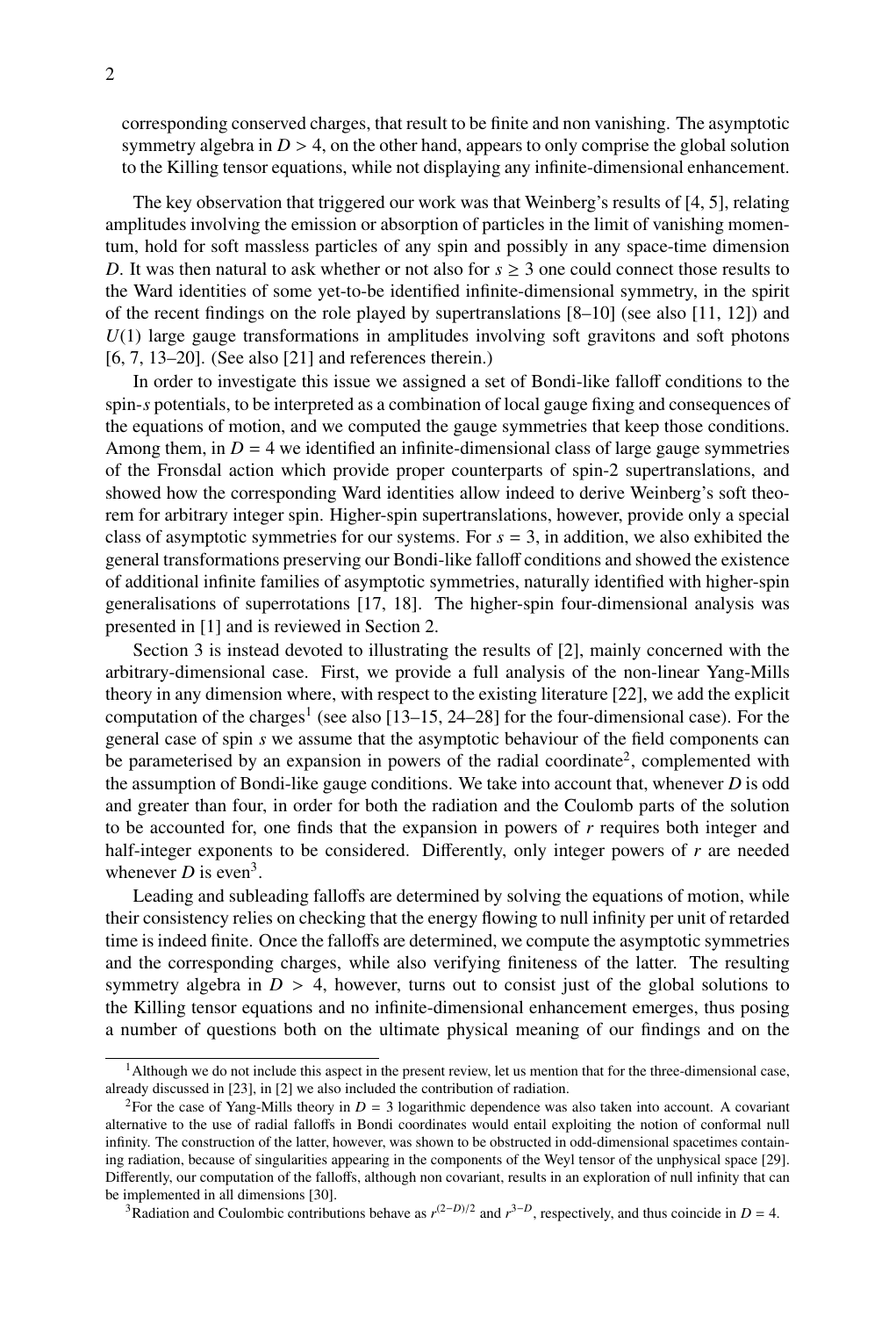generality of the whole procedure. On the one hand, our result is in agreement with similar conclusions drawn for spin two in previous works [\[31,](#page-10-0) [32\]](#page-10-1). On the other hand, it is manifestly at odds with the validity of Weinberg's soft theorems in any *D*, unless one is willing to accept that the same class of physical phenomena admit a universal interpretation in terms of symmetries just in one specific dimension, while still holding in infinitely many other dimensionalities where the same symmetries simply do not exist.

In order to address this issue, in [\[33\]](#page-10-2) an alternative treatment of boundary conditions for spin two was proposed, together with a different gauge, allowing for infinite-dimensional symmetries for linearised gravity to be identified in any even dimension in subleading contributions in  $1/r$ . These symmetries, in their turn, were shown to be responsible for both Weinberg's theorem in  $D = 2k$  and for even-dimensional counterparts of the memory effect. (See also [\[34–](#page-10-3)[37\]](#page-10-4) for earlier discussions on the matter.) It is therefore possible to envision that a similar procedure could be carried out for spin one and for higher spins, in order to address the corresponding questions about the ultimate origin of Weinberg's soft theorem in *D* > 4 and of electromagnetic, Yang-Mills or, perhaps, higher-spin memory [\[38\]](#page-10-5).

Among the outstanding issues, it ought to be stressed that our linearised analysis does not allow one to get a concrete grasp on the properties of the putative non-Abelian algebra underlying our findings for higher spins. This aspect should be relevant in particular in order to assess their role in the high-energy regime of string scattering amplitudes, where one may expect to see remnants of such symmetries if string theory can really be viewed as a broken phase of some higher-spin gauge theory (see *e.g.* [\[39\]](#page-10-6) and references therein). Once again, the investigation on the possible infinite-dimensional enhancement of global asymptotic symmetries for all spins in  $D > 4$  would be of special relevance in this respect.

## <span id="page-2-0"></span>**2 Higher-spin asymptotic symmetries and soft theorems**

In [\[4,](#page-8-3) [5\]](#page-8-4), Weinberg considered the *S*-matrix element  $S_{\beta\alpha}(\mathbf{q})$ , involving arbitrary asymptotic particle states  $\alpha$  and  $\beta$  together with an extra soft massless particle of 4–momentum  $q^{\mu} = (\omega, \mathbf{q}) \rightarrow 0$  and helicity *s*. The two main contributions to this process are schematically encoded in the following picture: encoded in the following picture:



where the second diagram, in particular, provides the leading contribution to the process. Using only the Lorentz invariance and the pole structure of the *S* matrix, he showed that the latter contribution takes a factorised form that, in the notation of [\[4,](#page-8-3) [5\]](#page-8-4), can be written as

<span id="page-2-1"></span>
$$
\lim_{\omega \to 0^+} \omega S_{\beta \alpha}^{\pm s}(\mathbf{q}) = -\lim_{\omega \to 0^+} \left[ \omega \sum_i \eta_i g_i^{(s)} \frac{(p_i \cdot \varepsilon^{\pm}(\mathbf{q}))^s}{p_i \cdot q} \right] S_{\beta \alpha}, \tag{1}
$$

with  $\eta_i$  being +1 or −1 according to whether the particle *i* is incoming or outgoing, while  $S_{\alpha\beta}$ denotes the *S* matrix for the same process without the soft particle.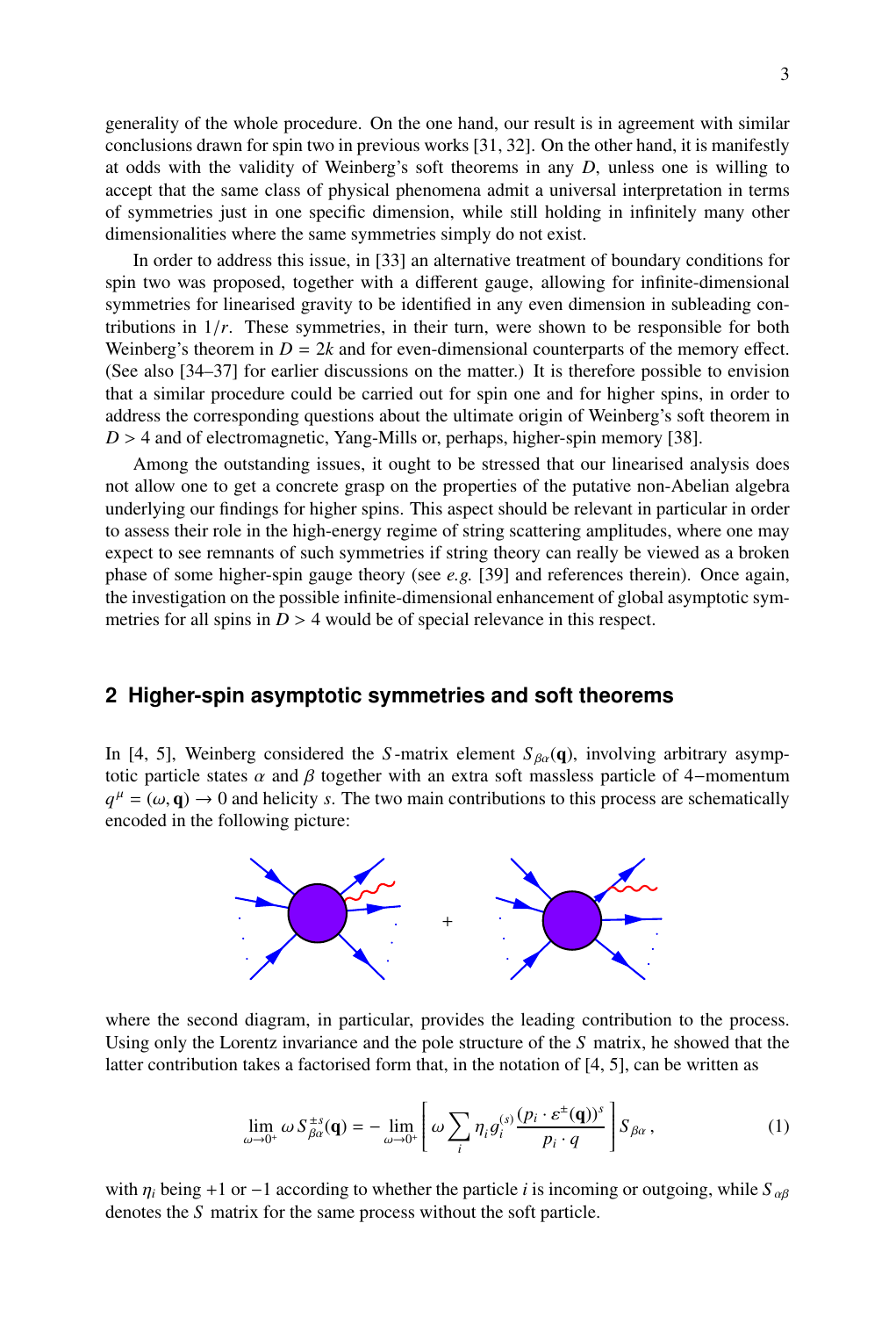4

Recasting Weinberg's soft theorem from the momentum-space form [\(1\)](#page-2-1) to its position-space counterpart in retarded Bondi coordinates<sup>[4](#page-3-0)</sup> *u*, *r*, *z* and  $\overline{z}$  one has

<span id="page-3-2"></span>
$$
\lim_{\omega \to 0^+} \omega S_{\beta \alpha}^{+s} = (-1)^s 2^{\frac{s}{2}-1} (1 + z\overline{z}) \left[ \sum_i \eta_i g_i^{(s)} \frac{(E_i)^{s-1} (\overline{z} - \overline{z}_i)^{s-1}}{(z - z_i)(1 + z_i \overline{z}_i)^{s-1}} \right] S_{\beta \alpha},\tag{2}
$$

where  $E_i$  and  $(z_i, \bar{z}_i)$  characterise the massless particles scattered to null infinity<sup>[5](#page-3-1)</sup>. One would like to understand the origin of [\(2\)](#page-3-2) as due to some symmetry principle for all spins, and not just for spin one and spin two.

#### **2.1 Higher-spin supertranslations and Weinberg's theorem**

The Fronsdal action [\[3\]](#page-8-2) is invariant under the transformation of the gauge potential

<span id="page-3-4"></span><span id="page-3-3"></span>
$$
\delta \varphi_{\mu_1 \dots \mu_s} = \partial_{(\mu_1} \epsilon_{\mu_2 \dots \mu_s)}, \tag{3}
$$

with a doubly traceless field and a traceless gauge parameter. Our Bondi-like gauge is summarised by the conditions

$$
\varphi_{r\mu_2\ldots\mu_s}=0=\varphi_{z\bar{z}\mu_3\ldots\mu_s}\,,\tag{4}
$$

$$
\varphi_{uu...u} \underbrace{zz...z}_{d} = r^{d-1} B_{zz...z}(u, z, \bar{z}) + O(r^{d-2}), \qquad (5)
$$

for  $d = 0, \ldots, s$ , together with their conjugates. These ensure in particular that the field be traceless,  $\varphi'_\mu$  $L_{\mu_3...\mu_s} = 0$ , so that the Fronsdal equations take the Maxwell-like form [\[40,](#page-10-7) [41\]](#page-10-8)

$$
\Box \varphi_{\mu_1...\mu_s} - \partial_{(\mu_1} \partial \cdot \varphi_{\mu_2...\mu_s)} = 0.
$$
 (6)

We shall denote with  $\varphi_{d,c}^p$  and  $\epsilon_{d,c}^p$  the field and the gauge parameter components, respectively, where *n* is the number of "*u*" indices *d* is the number of "z" indices annearing without  $\bar{z}$ where *p* is the number of "*u*" indices, *d* is the number of "*z*" indices appearing without  $\overline{z}$ counterpart and  $c$  is the number of pairs " $z\overline{z}$ ".

To begin with, we look for the residual gauge freedom which preserves [\(4\)](#page-3-3) and [\(5\)](#page-3-4) with *u*−independent traceless parameters displaying power-like dependence on *r*. As it turns out, it admits the following parametrisation:

$$
\epsilon_{d,0}^p = -\frac{r^d D_z^d T_p(z,\bar{z})}{\prod_{k=1}^d (s - p - k)},
$$
\n(7)

$$
\epsilon_{d,c+1}^p = -\frac{r^2}{2} \gamma_{z\bar{z}} \left( \epsilon_{d,c}^p - 2 \epsilon_{d,c}^{p+1} \right), \tag{8}
$$

where  $D_z$  denotes the covariant derivative given by the metric  $\gamma_{z\bar{z}}$  on the Euclidean unit twosphere, while  $T_p(z, \bar{z})$  for  $p = 0, \ldots, s - 1$  is a set of angular functions satisfying

$$
T_{p+1} = \frac{s-p}{s[s-(p+1)]} T_p + \frac{1}{[s-(p+1)]^2} D^z D_z T_p.
$$
 (9)

<span id="page-3-0"></span><sup>4</sup>The Minkowski metric in such coordinates reads

$$
ds^2 = -du^2 - 2dudr + 2r^2 \gamma_{z\bar{z}}dzd\bar{z}, \qquad \gamma_{z\bar{z}} = 2(1 + z\bar{z})^{-2}
$$

<span id="page-3-1"></span><sup>5</sup>The coordinates  $(z_i, \bar{z}_i)$  identify the point on the celestial sphere where a wave packet of spatial momentum tred around *n* becomes localised at late times, while *F*, denotes the corresponding energy centred around  $p_i$  becomes localised at late times, while  $E_i$  denotes the corresponding energy.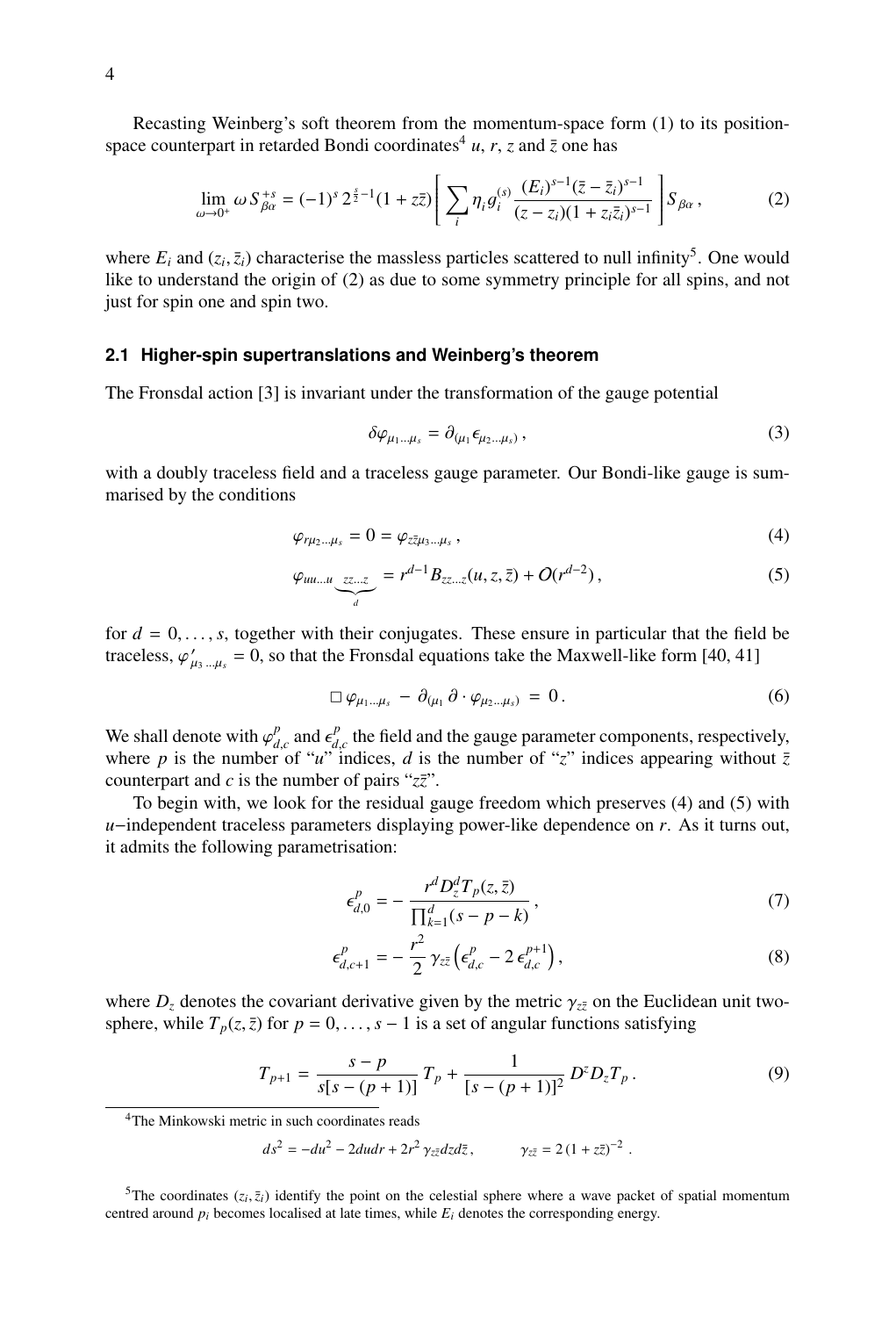Therefore, this family of residual gauge transformations is defined recursively in terms of a single angular function  $T_0(z, \bar{z}) \equiv T(z, \bar{z})$ , in close analogy with the cases of spin one and of spin-two supertranslations.

Assuming that a suitable diagonal subgroup of the product of these infinite-dimensional symmetries at  $\mathscr{I}^-$  and  $\mathscr{I}^+$  be a group of symmetries of the *S* matrix, we can write the corresponding Ward identity schematically as follows

<span id="page-4-0"></span>
$$
[Q_s + Q_h, S] = 0, \qquad (10)
$$

where  $Q_s + Q_h$  is the total charge associated to the previous asymptotic symmetry. We would now like to show that [\(10\)](#page-4-0) implies [\(2\)](#page-3-2). Using the auxiliary boundary condition  $(D^z)^s B_{z\ldots zz} = (D^z)^s B_{z\ldots zz}$  $(D^{\bar{z}})^s B_{\bar{z}\dots\bar{z}\bar{z}}$  and integrating by parts, the charge corresponding to our family of large gauge transformations can be written at  $\mathcal{I}^+$  as transformations can be written at  $\mathscr{I}^+$  as

<span id="page-4-3"></span>
$$
Q^+ = \underbrace{(-1)^s \frac{s}{2(s-1)!} \int_{\mathscr{I}^+} \partial_{\bar{z}} T(D^z)^{s-1} \partial_u B_{z \dots z z} d^2 z du}_{Q^+_s} - \underbrace{\frac{s}{2} \int_{\mathscr{I}^+} \gamma_{z \bar{z}} J(u, z, \bar{z}) d^2 z du}_{Q^+_h}.
$$
 (11)

One can then show that, assuming the action of  $Q_h$  on scalar matter fields be given by

$$
[Q_h^+, \Phi] = \frac{s}{2} g_i^{(s)} T (i \partial_u)^{s-1} \Phi , \qquad (12)
$$

and by judiciously choosing

$$
T(z,\bar{z}) = \frac{1}{w-z} \left(\frac{1+w\bar{z}}{1+z\bar{z}}\right)^{s-1},\tag{13}
$$

the large−*r* behaviour of [\(10\)](#page-4-0) yields indeed

$$
\lim_{\omega \to 0^+} \left[ \omega \left\langle \text{out} | a^{\text{out}}_{+} S | \text{in} \right\rangle \right] = (-1)^s 2^{s/2 - 1} (1 + z\bar{z}) \sum_i \eta_i \frac{g_i^{(s)} E_n^{s-1}}{z - z_i} \left( \frac{\bar{z} - \bar{z}_i}{1 + z_i \bar{z}_i} \right)^{s-1} . \tag{14}
$$

Thus, Weinberg's factorisation can be understood as a manifestation of an underlying spin-*s* large gauge symmetry acting on the null boundary of Minkowski spacetime. For more details on these computations see also [\[42\]](#page-10-9).

#### <span id="page-4-2"></span>**2.2 Higher-spin superrotations**

Looking for the most general asymptotic symmetry<sup>[6](#page-4-1)</sup> still preserving the Bondi-like gauge defined by equations [\(4\)](#page-3-3) and [\(5\)](#page-3-4) and restricting to the case of spin three for the sake of simplicity, one finds that the corresponding gauge parameter can be expressed in terms of the following quantities defined on the celestial sphere:  $T(z, \bar{z})$ ,  $K_{zz}(z, \bar{z})$ ,  $K_{\bar{z}\bar{z}}(z, \bar{z})$ ,  $\rho_z(z, \bar{z})$ ,  $\rho_{\bar{z}}(z, \bar{z})$ (we refer the reader to [\[1,](#page-8-0) Section 6 and Appendix B] for further details).

The function  $T(z, \bar{z})$  is not constrained at all and this leads to the higher-spin supertranslations discussed in the previous subsection. The tensors  $\rho$  and  $K$  are instead bounded to satisfy appropriate differential equations. Remarkably, when the dimension of the spacetime is four, locally they both admit infinitely many solutions. The equation for  $K_{zz}$ ,  $K_{\bar{z}\bar{z}}$  is indeed

<span id="page-4-1"></span><sup>&</sup>lt;sup>6</sup>For  $D > 3$ , in [\[1,](#page-8-0) [2\]](#page-8-1) we actually studied only symmetries with parameters admitting an expansion in powers of *r* and *u*, excluding for simplicity possible logarithmic dependences even if they can appear in gravity (see *e.g.* [\[18\]](#page-9-7)).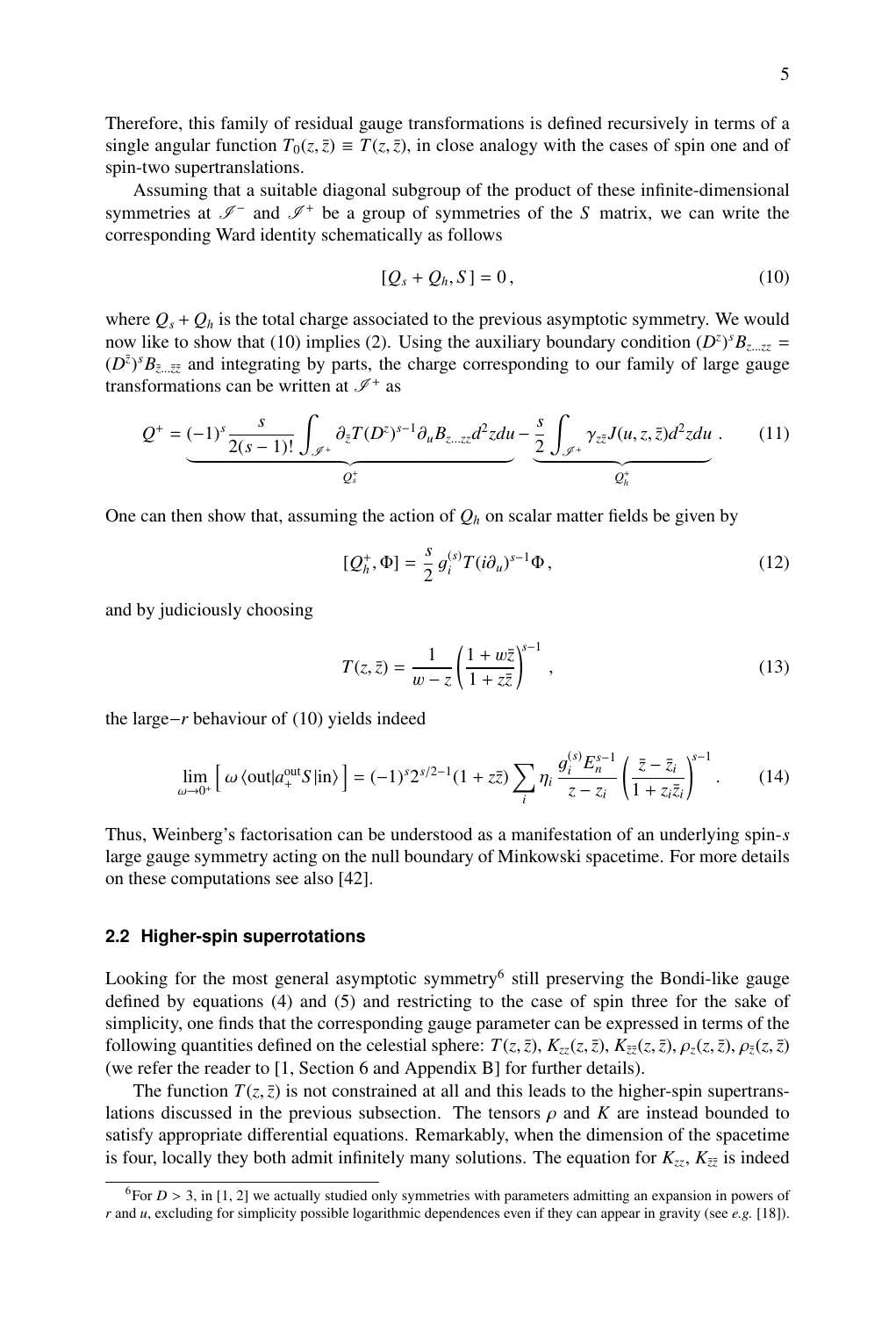the rank-2 conformal Killing equation [\[43\]](#page-10-10). Being traceless, it only admits two non-trivial components that, using a holomorphic parameterisation of the metric, read

$$
\partial_{\bar{z}} K^{zz} = 0, \qquad \partial_z K^{\bar{z}\bar{z}} = 0. \tag{15}
$$

Its solutions are therefore locally characterised by a holomorphic and an antiholomorphic function

$$
K^{zz} = K(z), \qquad K^{\bar{z}\bar{z}} = \tilde{K}(\bar{z}), \qquad K^{\bar{z}\bar{z}} = 0.
$$
 (16)

In a similar fashion, the equations for  $\rho_z$ ,  $\rho_{\bar{z}}$ ,

$$
D_{\bar{z}}D_{\bar{z}}\rho_{\bar{z}}=0, \qquad D_{\bar{z}}D_{\bar{z}}\rho_{\bar{z}}=0, \tag{17}
$$

can be cast in the form

$$
\partial_{\bar{z}}(\gamma^{z\bar{z}}\partial_{\bar{z}}\rho^{z})=0\,,\qquad\partial_{z}(\gamma^{z\bar{z}}\partial_{z}\rho^{\bar{z}})=0\,,\tag{18}
$$

and are solved by

$$
\rho^{z} = \alpha(z) \, \partial_{z} k(z, \bar{z}) + \beta(z) \,, \qquad \rho^{\bar{z}} = \tilde{\alpha}(\bar{z}) \, \partial_{\bar{z}} k(z, \bar{z}) + \tilde{\beta}(\bar{z}) \,, \tag{19}
$$

where  $k(z, \bar{z})$  is the Kähler potential for the 2-dimensional metric  $\gamma_{z\bar{z}}$  on the unit sphere<sup>[7](#page-5-1)</sup>, while  $\alpha(z)$  and  $\beta(z)$  are instead arbitrary holomorphic functions. Similar considerations apply to the  $\alpha(z)$  and  $\beta(z)$  are instead arbitrary holomorphic functions. Similar considerations apply to the antiholomorphic sector.

In the case of the BMS algebra, supertranslations and superrotations can be considered as infinite-dimensional enhancements of the Killing symmetries associated to the Poincaré generators  $P^{\mu}$  and  $M^{\mu\nu}$ . For higher spins the global solutions of the Killing tensor equation (imposing  $\delta\varphi_{\mu_1...\mu_s} = 0$  rather than the preservation of our falloffs) are in one-to-one correspondence with the traceless projections of the combinations  $P^{(\mu}P^{\nu)}$ ,  $P^{(\mu}M^{\nu)\rho}$  and  $M^{\rho(\mu}M^{\nu)\sigma}$ , candidate spin-three generators of a putative higher-spin algebra possessing a Poincaré subalgebra (see *e.g.* [\[44,](#page-10-11) [45\]](#page-10-12) for discussions on higher-spin algebras possibly related to Minkowski space). The asymptotic symmetries generated by  $T$ ,  $\rho_z$ ,  $\rho_{\bar{z}}$ ,  $K_{z\bar{z}}$ ,  $K_{\bar{z}\bar{z}}$  could thus be interpreted as their corresponding infinite-dimensional enhancements as their corresponding infinite-dimensional enhancements.

### <span id="page-5-0"></span>**3 Asymptotic symmetries and charges in any dimension**

We now move to the case of spacetimes of arbitrary dimensions, adopting the following notation for the retarded Bondi coordinates:  $(x^{\mu}) = (u, r, x^{i})$ , where  $x^{i}$ , for  $i = 1, 2, ..., n$ , denotes the  $n := D-2$  angular coordinates on the sphere at null infinity<sup>8</sup>. In these coordinates denotes the *n* :=  $D-2$  angular coordinates on the sphere at null infinity<sup>[8](#page-5-2)</sup>. In these coordinates the Minkowski metric reads

$$
ds^2 = -du^2 - 2dudr + r^2\gamma_{ij}dx^i dx^j,
$$
\n(20)

where  $\gamma_{ij}$  is the metric of the Euclidean *n*-sphere. We first review the computation of asymptotic symmetries and charges in the non-linear Yang-Mills theory to then extend the analysis to spin-*s* free fields.

<span id="page-5-2"></span><span id="page-5-1"></span><sup>&</sup>lt;sup>7</sup>For instance, one can choose  $k(z, \bar{z}) = 2 \log(1 + z\bar{z})$ .

<sup>&</sup>lt;sup>8</sup>In this contribution we focus on *D* > 3, *i.e.*, on *n* > 1. We refer to [\[2\]](#page-8-1) for the analysis of the three-dimensional  $-1$ ) case  $(n = 1)$  case.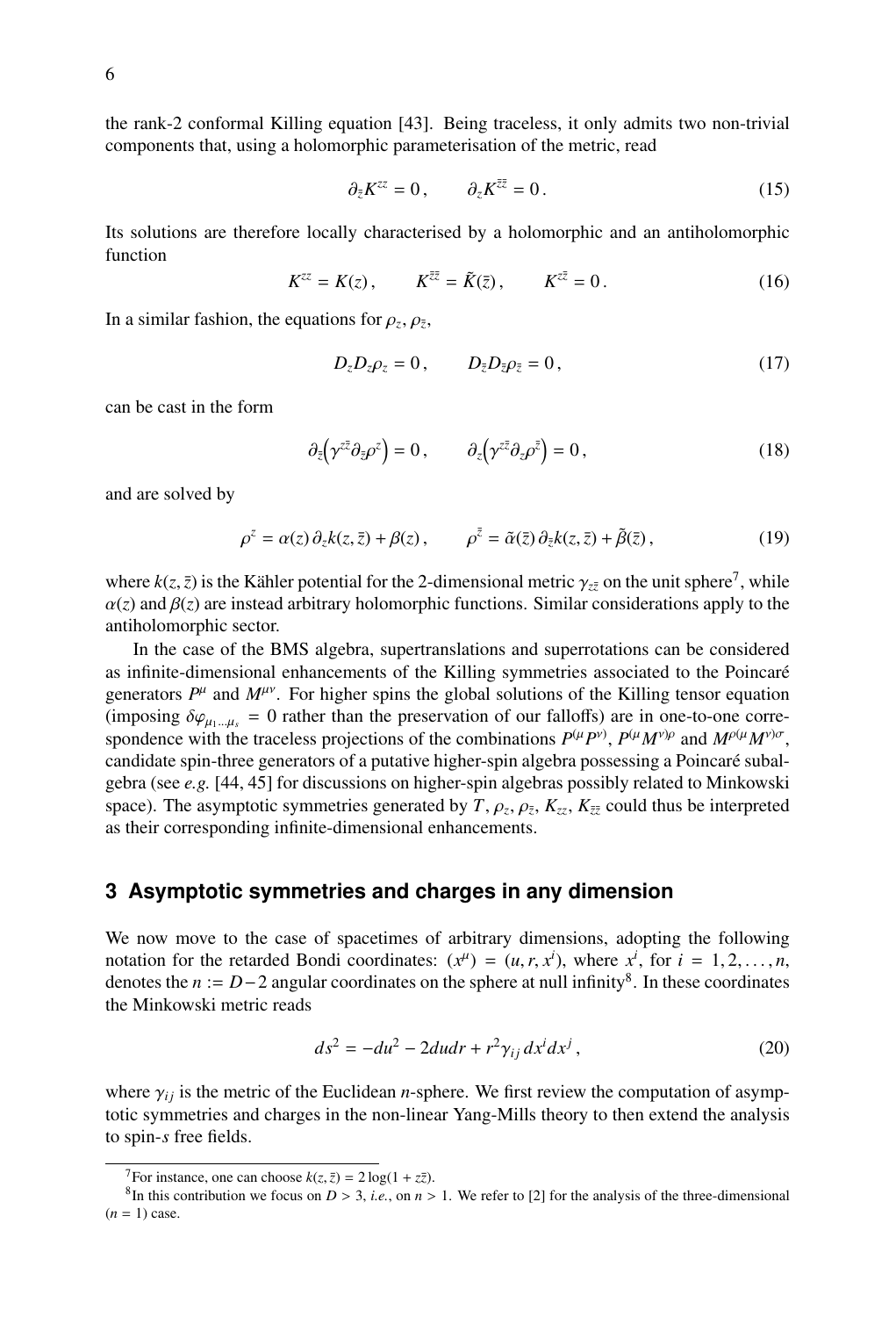#### **3.1 Spin one**

We shall denote the Yang-Mills field by  $\mathcal{A}_{\mu} := \mathcal{A}_{\mu}^A T^A$ , where the  $T^A$  are the generators of a<br>compact Lie algebra q whose gauge transformation is  $\delta \mathcal{A} - \nabla \epsilon + [\mathcal{A} - \epsilon]$ . As in (4) we compact Lie algebra g, whose gauge transformation is  $\delta_{\epsilon}A_{\mu} = \nabla_{\mu} \epsilon + [\mathcal{A}_{\mu}, \epsilon]$ . As in [\(4\)](#page-3-3), we enforce the radial gauge

<span id="page-6-1"></span>
$$
\mathcal{A}_r = 0, \tag{21}
$$

which completely fixes the gauge in the bulk.

For  $D > 3$  we consider field configurations  $\mathcal{A}_{\mu}$  whose asymptotic null behaviour is captured by an expansion in powers of 1/*r*. By analysing the leading-order equations of motion, two possible types (or "branches") of solutions arise retaining relevant physical meaning. The first one corresponds to *radiation*, with the familiar leading falloffs

$$
\mathcal{A}_u = A_u^{(n/2)}(u, x^k) r^{-n/2}, \qquad \mathcal{A}_i = A_i^{(n/2-1)}(u, x^k) r^{-n/2+1}
$$
 (22)

of a spherical wave, giving rise to a finite flux of energy at null infinity per unit of retarded time. The latter, on the other hand, leads to *Coulomb-type* solutions with the characteristic leading falloffs

$$
\mathcal{A}_u = A_u^{(n-1)}(u, x^i) r^{1-n}, \qquad \mathcal{A}_u = O(r^{1-n})
$$
\n(23)

of the Coulomb potential, providing a finite contribution to the colour charge.

Let us stress that the presence of two distinct branches of solutions, radiation and Coulombic, is apparent only for  $D > 4$ , while in in  $D = 4$  they effectively coincide. Furthermore, since the exponent appearing in  $r^{-n/2}$  is non-integer for odd dimensions, one needs to consider two separate 1/*<sup>r</sup>* expansions in the case of odd-dimensional spacetimes in order to account for both Coulombic and radiation terms.

The ultimate goal of the analysis is the study of the compatibility between the falloff conditions and the on-shell finiteness of two relevant physical quantities: the charge associated to asymptotic symmetries, and the energy flux at infinity.

The colour charge, in particular, receives contributions that diverge off-shell, such as, for instance, a term behaving like  $r^{n/2-1}$  as  $r \to \infty$  from the leading radiation term  $A_u^{(n/2)} r^{-n/2}$ . Upon performing a detailed analysis of the equations of motion, however, one can prove that all the potentially divergent terms actually cancel on shell, thus ensuring the finiteness of the colour charge to all orders. This is eventually expressed as the following integral over the *n*-sphere at each point *u*,

$$
Q^{A}(u) = (n-1) \int_{S_u} tr\left(A_u^{(n-1)}T^A\right) d\Omega_n, \qquad (24)
$$

which only involves the Coulombic order. The energy flux, on the other hand, is expressed as

$$
\mathcal{P}(u) = -\int_{S_u} \gamma^{ij} \operatorname{tr} \left( \partial_u A_i^{(n/2-1)} \partial_u A_j^{(n/2-1)} \right) d\Omega_n \tag{25}
$$

and consistently only involves the leading radiation terms. The nonlinearities induce however an interplay between radiation and Coulombic terms: namely, radiation leads to a leakage of colour charge across null infinity expressed by

$$
\frac{d}{du} Q^{A}(u) = \int_{S_u} \gamma^{ij} \left[ A_i^{(n/2-1)}, \partial_u A_j^{(n/2-1)} \right]^A d\Omega_n \,. \tag{26}
$$

Let us observe that the above colour charges form a representation of the underlying algebra: for any  $D \ge 2$ , since  $\delta_{\epsilon} A_u = [A_u, \epsilon]$ ,

<span id="page-6-0"></span>
$$
[Q_{\epsilon_1}, Q_{\epsilon_2}] = \delta_{\epsilon_1} Q_{\epsilon_2} = \int_{S_u} tr\left( [A_u, \epsilon_1] \epsilon_2 \right) d\Omega_n = \int_{S_u} tr\left( A_u[\epsilon_1, \epsilon_2] \right) d\Omega_n = Q_{[\epsilon_1, \epsilon_2]} \,. \tag{27}
$$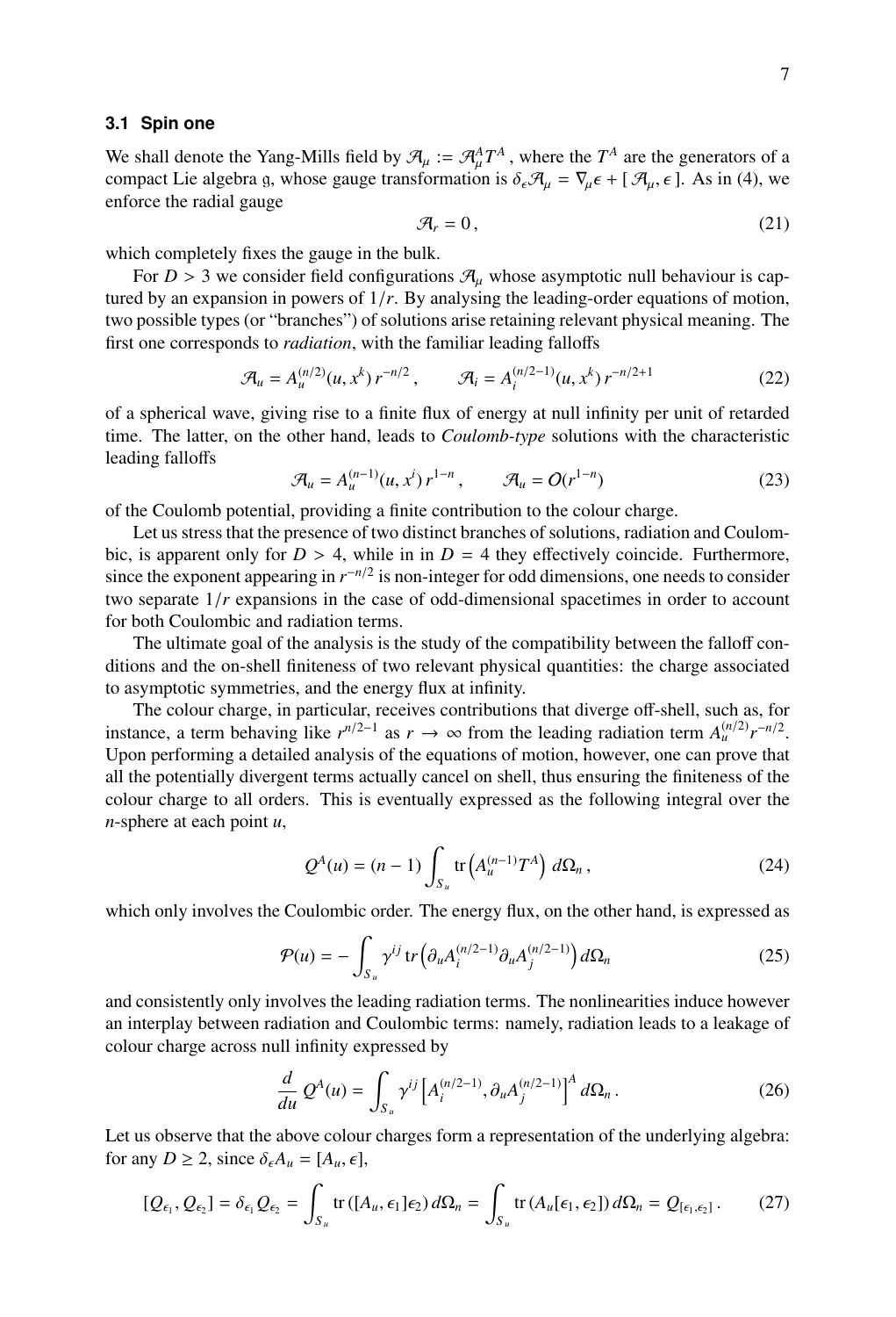While [\(27\)](#page-6-0) holds in any dimension, it should be stressed that, when *D* > 4, the corresponding charge algebra coincides with g, given that only constant gauge parameters preserve our falloffs, whereas in  $D = 3$ , 4 it is in fact an infinite-dimensional Kac-Moody algebra, owing to the arbitrary parameters  $\epsilon(x^1, x^2)$  and  $\epsilon(u, \phi)$  preserving the falloffs. In particular, we note<br>the absence of a central charge, which could however emerge by performing the analysis for the absence of a central charge, which could however emerge by performing the analysis for the linearised theory around a nontrivial background, as pointed out in [\[16\]](#page-9-15).

#### **3.2 Arbitrary spin**

Although technically more involved, completely analogous results can be derived for the case of a linearised field carrying an arbitrary integer spin *s*, with the exception of the charge flux across null infinity, which would require control of the nonlinear theory.

To streamline the presentation, from now on groups of symmetrised indices will be substituted by a single letter with a label denoting the total number of indices. For instance,  $\varphi_{r...r i_1...i_k} \to \varphi_{r_{s-k}i_k}$ . The spin-*s* analogues of the radial gauge conditions [\(4\)](#page-3-3) and [\(21\)](#page-6-1) then read

$$
\varphi_{r\mu_{s-1}} = 0, \qquad \gamma^{ij}\varphi_{ij\mu_{s-2}} = 0.
$$
 (28)

Locally these constraints can be imposed with an on-shell gauge fixing; let us stress, however, that for spin two this choice is likely to be at the origin of the discrepancy between our findings and those of [\[33\]](#page-10-2).

Assuming an expansion in powers of 1/*r*, the equations of motion lead to two branches of solutions also in the general, spin-*s* case. The first one corresponds to *radiation*: it admits the leading falloffs

<span id="page-7-0"></span>
$$
\varphi_{u_{s-k}i_k} = r^{-\frac{n}{2}+k} a_s[k] (D \cdot)^{s-k} C_{i_k}^{(s)}(u, x^j) , \qquad (29)
$$

where the  $a<sub>s</sub>[k]$  are some coefficients that have been determined in [\[2\]](#page-8-1). At the leading order, this branch thus only depends on the traceless tensor  $C_i^{(s)}$  $\int_{i_s}^{(s)} (u, x^j)$  and its divergences, and it gives a finite energy flux per unit retarded time at infinity:

$$
\mathcal{P}(u) = \int_{S_u} \gamma^{i_1 j_1} \dots \gamma^{i_s j_s} \, \partial_u C_{i_1 \dots i_s}^{(s)} \partial_u C_{j_1 \dots j_s}^{(s)} d\Omega_n \,. \tag{30}
$$

The second branch corresponds to *Coulombic* solutions with leading falloffs of the form

<span id="page-7-2"></span>
$$
\varphi_{u_{s-k}i_k} = r^{1-n} \sum_{l=0}^k b_s[k, l] \, u^l \underbrace{D_i \cdots D_l}_{l \text{ terms}} \mathcal{M}_{i_{k-l}}^{(k-l)}(x^j) + \cdots, \tag{31}
$$

where we omitted the terms enforcing the traceless projection. It thus depends on *k* traceless tensors  $\mathcal{M}_{i_k}^{(k)}(x^j)$  of "integration constants" and gives a finite contribution to higher-spin charges.

The latter depend on the field components and on the parameters of large gauge transformations preserving the leading falloffs [\(29\)](#page-7-0) as [\[46,](#page-10-13) [47\]](#page-10-14)

$$
Q(u) = -\lim_{r \to \infty} \int_{S_u} \frac{r^{n-1} d\Omega_n}{(s-1)!} \sum_{p=0}^{s-1} {s-1 \choose p} \left\{ \varphi_{u_{s-p}i_p} (r \partial_r + n + 2p) \epsilon^{u_{s-p-1}i_p} + \epsilon^{u_{s-p-1}i_p} \left[ (s-p-2) (r \partial_r + n) \varphi_{u_{s-p}i_p} - \frac{s-p-1}{r} D \cdot \varphi_{u_{s-p-1}i_p} \right] \right\}.
$$
 (32)

<span id="page-7-1"></span>The spin-*s* asymptotic symmetries are rather involved and they have been fully exhibited in [\[1,](#page-8-0) [2\]](#page-8-1) only for *s* = 3. Nevertheless, the charges [\(32\)](#page-7-1) only depend on the leading order of the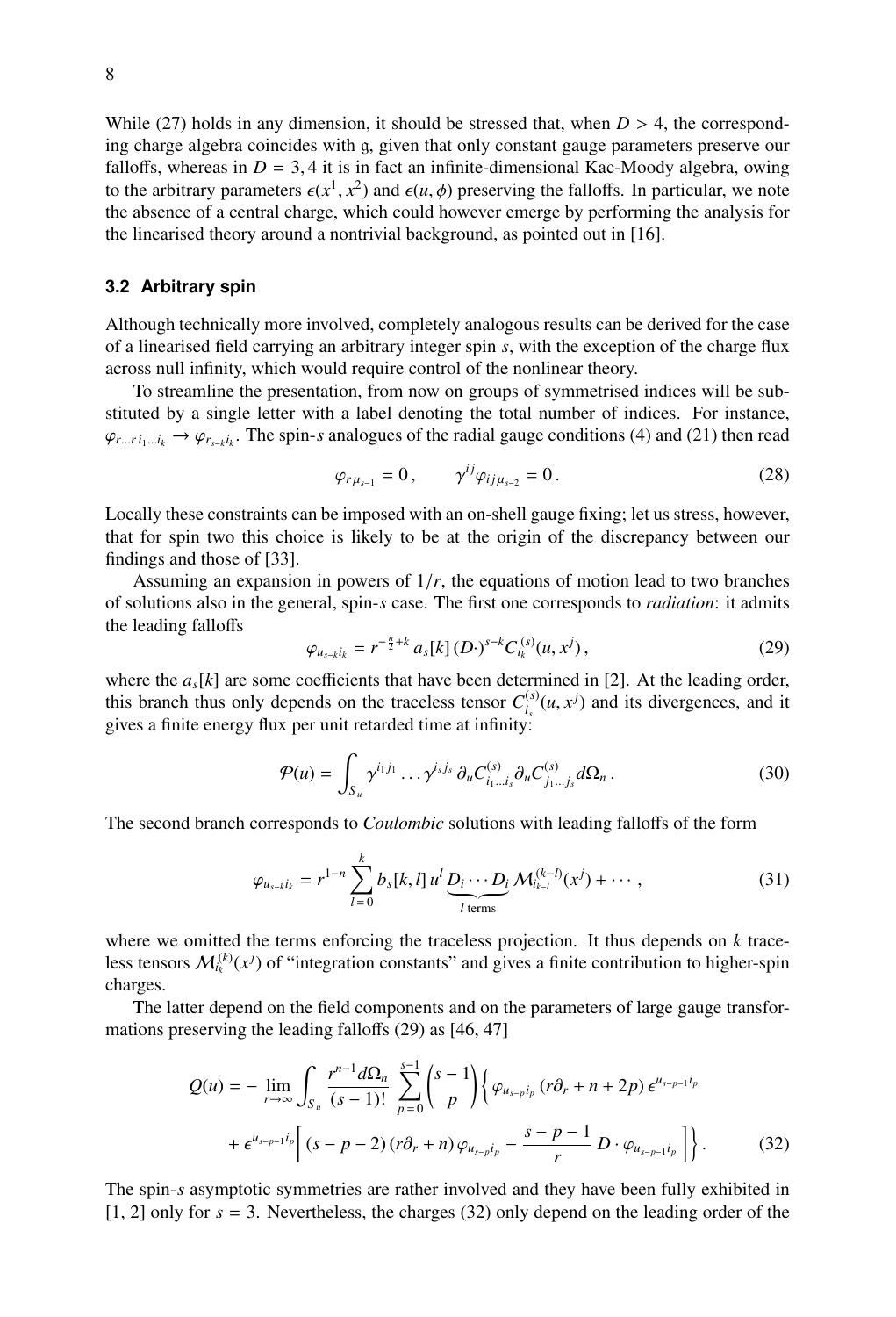components  $\epsilon_{r_{s-k-1}i_k}$  of the gauge parameter, that is given by

<span id="page-8-8"></span>
$$
\epsilon_{r_{s-k-1}i_k} = r^{2k} \sum_{m=0}^{s-k-1} c_s[k,m] u^m(D \cdot)^m K_{i_k}^{(k+m)}(x^j), \qquad (33)
$$

where the tensors  $K_k^{(k)}$  generalise the tensors  $T$ ,  $\rho_i$  and  $K_{ij}$  that we encountered in subsection 2.2. In particular, they are bound to satisfy appropriate differential equations spelled out tion [2.2.](#page-4-2) In particular, they are bound to satisfy appropriate differential equations spelled out in [\[2\]](#page-8-1). Combining [\(31\)](#page-7-2) and [\(33\)](#page-8-8) one can see that the contribution of the Coulombic branch to the charges is manifestly finite. The one of the radiation branch would instead naively diverge. On the other hand, one can check that for  $D > 4$  the contribution of radiation actually vanishes on shell thanks to the interplay between the relations imposed by the equations of motion and the differential constraints on the gauge parameters. Moreover, in the same setup the asymptotic symmetries actually coincide with the solutions of the (a priori more restrictive) Killing tensor equation  $\delta \varphi_{\mu_s} = 0$ . When  $D > 4$  the final expression for the spin-*s* conserved charge therefore reads

<span id="page-8-9"></span>
$$
Q = \int_{S^n} d\Omega_n \sum_{q=0}^{s-1} d_s[q] K_{i_q}^{(q)} \mathcal{M}^{(q)i_q}, \qquad (34)
$$

where the  $d_s[q]$  are some normalisation constants fixed by the conventions that we have chosen in [\(31\)](#page-7-2) and [\(33\)](#page-8-8). The *u*−dependence precisely cancels, as required by the conservation of the charges [\(32\)](#page-7-1), that is guaranteed when the fields are on-shell and the asymptotic symmetries coincide with the Killing symmetries of the model under investigation.

Let us notice that [\(34\)](#page-8-9) does not reproduce the  $Q_s^*$  in [\(11\)](#page-4-3) when one sets all  $K^{(q)}$  with  $q > 0$ <br>ero. The four-dimensional charge  $Q^*$  indeed depends on the radiation branch, and this to zero. The four-dimensional charge  $Q_s^+$  indeed depends on the radiation branch, and this is crucial in the derivation of Weinberg's soft theorem. A contribution of the *u*−dependent data of radiation is allowed because in this case the asymptotic symmetries do not coincide with the solutions of the Killing tensor equation. In particular, the function  $K^{(0)} \equiv T$  is not anymore constrained as for Killing tensors, and the corresponding missing cancellations allow for a dependence on the radiation branch. For more details we refer to section 5 of [\[2\]](#page-8-1).

## **References**

- <span id="page-8-0"></span>[1] A. Campoleoni, D. Francia and C. Heissenberg, "*On higher-spin supertranslations and superrotations*," JHEP 1705 (2017) 120 [\[arXiv:1703.01351 \[hep-th\]\]](https://arxiv.org/abs/1703.01351).
- <span id="page-8-1"></span>[2] A. Campoleoni, D. Francia and C. Heissenberg, "*Asymptotic Charges at Null Infinity in Any Dimension*," Universe 4 (2018) no.3, 47 [\[arXiv:1712.09591 \[hep-th\]\]](https://arxiv.org/abs/1712.09591).
- <span id="page-8-2"></span>[3] C. Fronsdal, "*Massless Fields with Integer Spin*," Phys. Rev. D 18 (1978) 3624.
- <span id="page-8-3"></span>[4] S. Weinberg, "*Photons and Gravitons in S -Matrix Theory: Derivation of Charge Conservation and Equality of Gravitational and Inertial Mass*," Phys. Rev. 135 (1964) B1049.
- <span id="page-8-4"></span>[5] S. Weinberg, "*Infrared photons and gravitons*," Phys. Rev. 140 (1965) B516.
- <span id="page-8-5"></span>[6] A. Strominger, "*On BMS Invariance of Gravitational Scattering*," JHEP 1407 (2014) 152 [\[arXiv:1312.2229 \[hep-th\]\]](http://arxiv.org/abs/arXiv:1312.2229).
- <span id="page-8-6"></span>[7] T. He, V. Lysov, P. Mitra and A. Strominger, "*BMS supertranslations and Weinberg's soft graviton theorem*," JHEP 1505 (2015) 151 [\[arXiv:1401.7026 \[hep-th\]\]](http://arxiv.org/abs/arXiv:1401.7026).
- <span id="page-8-7"></span>[8] H. Bondi, M. G. J. van der Burg and A. W. K. Metzner, "*Gravitational waves in general relativity. VII. Waves from axisymmetric isolated systems*," Proc. Roy. Soc. Lond. A 269 (1962) 21.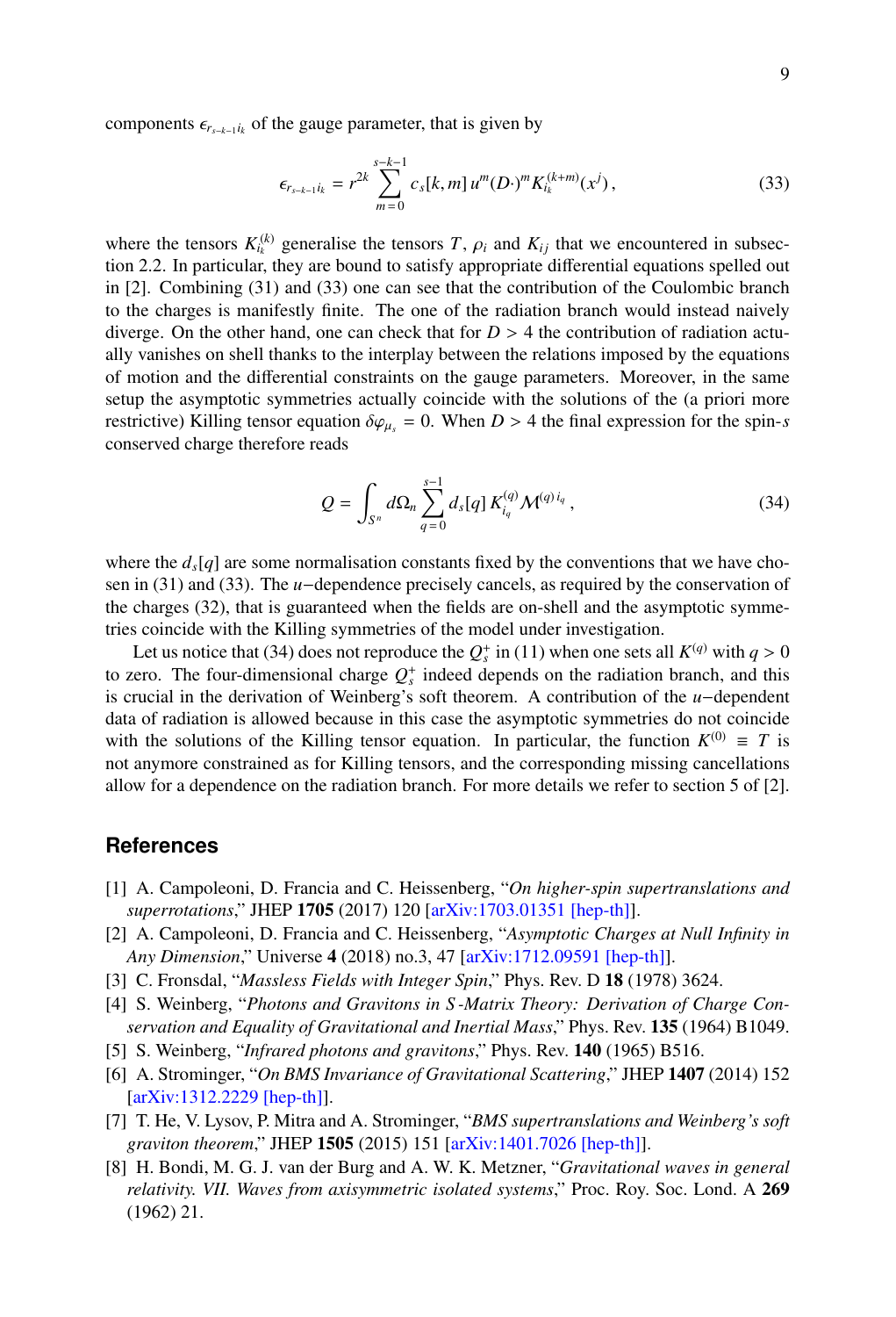- [9] R. K. Sachs, "*Gravitational waves in general relativity. VIII. Waves in asymptotically flat space-times*," Proc. Roy. Soc. Lond. A 270 (1962) 103.
- <span id="page-9-0"></span>[10] R. Sachs, "*Asymptotic symmetries in gravitational theory*," Phys. Rev. 128 (1962) 2851.
- <span id="page-9-1"></span>[11] R. Geroch, "*Asymptotic Structure of Space-Time*," in: "Asymptotic Structure of Space-Time", F. P. Esposito and L. Witten (eds.), Plenum Press, New York, 1977, 1-105.
- <span id="page-9-2"></span>[12] A. Ashtekar, "*Asymptotic Quantization*," based on 1984 Naples Lectures, Bibliopolis, edizioni di Filosofia e Scienze, Napoli, 1987.
- <span id="page-9-3"></span>[13] A. Strominger, "*Asymptotic Symmetries of Yang-Mills Theory*," JHEP 1407 (2014) 151 [\[arXiv:1308.0589 \[hep-th\]\]](http://arxiv.org/abs/arXiv:1308.0589).
- [14] T. He, P. Mitra, A. P. Porfyriadis and A. Strominger, "*New Symmetries of Massless QED*," JHEP 1410 (2014) 112 [\[arXiv:1407.3789 \[hep-th\]\]](http://arxiv.org/abs/arXiv:1407.3789).
- <span id="page-9-9"></span>[15] M. Campiglia and A. Laddha, "*Asymptotic symmetries of QED and Weinberg's soft photon theorem*," JHEP 1507 (2015) 115 [\[arXiv:1505.05346 \[hep-th\]\]](http://arxiv.org/abs/arXiv:1505.05346).
- <span id="page-9-15"></span>[16] S. G. Avery and B. U. W. Schwab, "*Noether's second theorem and Ward identities for gauge symmetries*," JHEP 1602 (2016) 031 [\[arXiv:1510.07038 \[hep-th\]\]](http://arxiv.org/abs/arXiv:1510.07038).
- <span id="page-9-6"></span>[17] G. Barnich and C. Troessaert, "*Symmetries of asymptotically flat 4 dimensional spacetimes at null infinity revisited*," Phys. Rev. Lett. **105** (2010) 111103 [\[arXiv:0909.2617 \[gr](http://arxiv.org/abs/arXiv:0909.2617)[qc\]\]](http://arxiv.org/abs/arXiv:0909.2617).
- <span id="page-9-7"></span>[18] G. Barnich and C. Troessaert, "*Aspects of the BMS*/*CFT correspondence*," JHEP 1005 (2010) 062 [\[arXiv:1001.1541 \[hep-th\]\]](http://arxiv.org/abs/arXiv:1001.1541).
- [19] G. Barnich and C. Troessaert, "*BMS charge algebra*," JHEP 1112 (2011) 105 [\[arXiv:1106.0213 \[hep-th\]\]](http://arxiv.org/abs/arXiv:1106.0213).
- <span id="page-9-4"></span>[20] Y. Hamada and G. Shiu, "*Infinite Set of Soft Theorems in Gauge-Gravity Theories as Ward-Takahashi Identities*," Phys. Rev. Lett. 120 (2018) no.20, 201601 [\[arXiv:1801.05528](https://arxiv.org/abs/1801.05528) [\[hep-th\]\]](https://arxiv.org/abs/1801.05528).
- <span id="page-9-5"></span>[21] A. Strominger, "*Lectures on the Infrared Structure of Gravity and Gauge Theory*," Princeton University Press, Princeton, 2018, 1-200 [\[arXiv:1703.05448 \[hep-th\]\].](https://arxiv.org/abs/1703.05448)
- <span id="page-9-8"></span>[22] G. Barnich and P. H. Lambert, "*Einstein-Yang-Mills theory: Asymptotic symmetries*," Phys. Rev. D 88 (2013) 103006 [\[arXiv:1310.2698 \[hep-th\]\]](https://arxiv.org/pdf/1310.2698.pdf).
- <span id="page-9-12"></span>[23] G. Barnich, P. H. Lambert and P. Mao, "*Three-dimensional asymptotically flat Einstein-Maxwell theory*," Class. Quant. Grav. 32 (2015) no.24, 245001 [\[arXiv:1503.00856 \[gr](https://arxiv.org/pdf/1503.00856.pdf)[qc\]\]](https://arxiv.org/pdf/1503.00856.pdf).
- <span id="page-9-10"></span>[24] T. He, P. Mitra and A. Strominger, "*2D Kac-Moody Symmetry of 4D Yang-Mills Theory*," JHEP 1610 (2016) 137 [\[arXiv:1503.02663 \[hep-th\]\]](https://arxiv.org/pdf/1503.02663.pdf).
- [25] T. Adamo and E. Casali, "*Perturbative gauge theory at null infinity*," Phys. Rev. D 91 (2015) no.12, 125022 [\[arXiv:1504.02304 \[hep-th\]\]](https://arxiv.org/pdf/1504.02304.pdf).
- [26] P. Mao, H. Ouyang, J. B. Wu and X. Wu, "*New electromagnetic memories and soft photon theorems*," Phys. Rev. D 95 (2017) no.12, 125011 [\[arXiv:1703.06588 \[hep-th\]\]](https://arxiv.org/abs/1703.06588).
- [27] P. Mao and J.-B. Wu, "*Note on asymptotic symmetries and soft gluon theorems*," Phys. Rev. D 96 (2017) 065023 [\[arXiv:1704.05740 \[hep-th\]\]](https://arxiv.org/abs/1704.05740).
- <span id="page-9-11"></span>[28] M. Pate, A. M. Raclariu and A. Strominger, "*Color Memory: A Yang-Mills Analog of Gravitational Wave Memory*," Phys. Rev. Lett. 119 (2017) no.26, 261602 [\[arXiv:1707.08016 \[hep-th\]\]](https://arxiv.org/pdf/1707.08016.pdf).
- <span id="page-9-13"></span>[29] S. Hollands and R. M. Wald, "*Conformal null infinity does not exist for radiating solutions in odd spacetime dimensions*," Class. Quant. Grav. 21 (2004) 5139 [gr-qc/[0407014.\]](https://arxiv.org/abs/gr-qc/0407014)
- <span id="page-9-14"></span>[30] K. Tanabe, S. Kinoshita and T. Shiromizu, "*Asymptotic flatness at null infinity in arbitrary dimensions*," Phys. Rev. D 84 (2011) 044055 [\[arXiv:1104.0303 \[gr-qc\]\]](https://arxiv.org/abs/1104.0303).